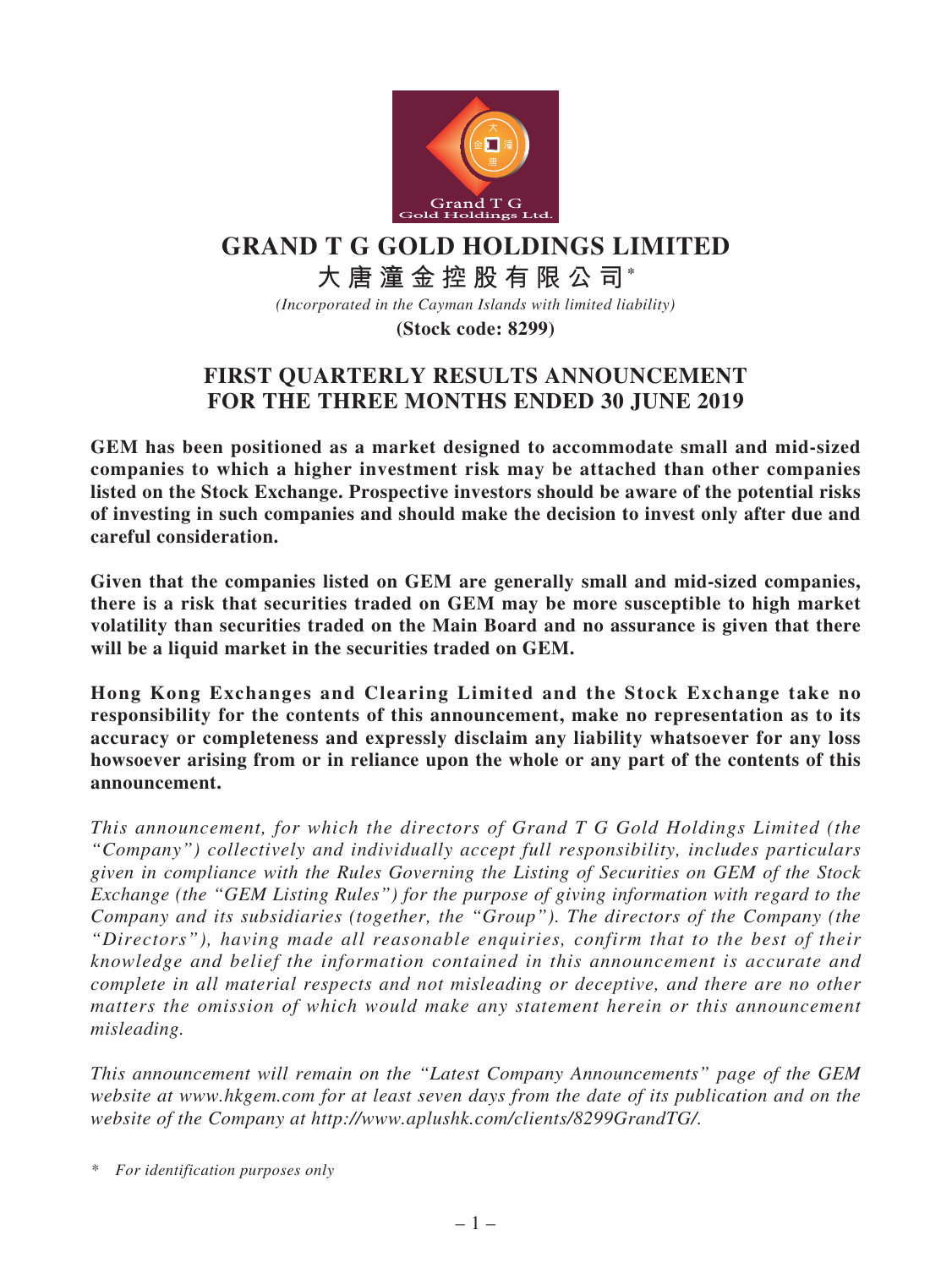The board of Directors (the "**Board**") hereby announces the unaudited condensed consolidated financial statements of the Group for the three months ended 30 June 2019, together with the unaudited comparative figures for the corresponding periods in the previous year as follows:

### **CONDENSED CONSOLIDATED STATEMENT OF COMPREHENSIVE INCOME**

*For the three months ended 30 June 2019*

|                                                                                                            |                     | (Unaudited)<br><b>Three months ended</b><br>30 June |                               |  |
|------------------------------------------------------------------------------------------------------------|---------------------|-----------------------------------------------------|-------------------------------|--|
|                                                                                                            | <b>Notes</b>        | 2019<br><b>HK\$'000</b>                             | 2018<br>HK\$'000              |  |
| Revenue<br>Cost of sales                                                                                   | $\mathfrak{Z}$      | 41,470<br>(22, 263)                                 | 63,755<br>(28, 739)           |  |
| Gross profit<br>Selling and distribution expenses<br>Administrative expenses                               |                     | 19,207<br>(1, 808)<br>(8, 875)                      | 35,016<br>(3,500)<br>(7, 349) |  |
| Operating results<br>Finance costs                                                                         | $\boldsymbol{7}$    | 8,524<br>(7, 454)                                   | 24,167<br>(6, 533)            |  |
| Profit before tax<br>Income tax expense                                                                    | $\overline{A}$<br>5 | 1,070<br>(893)                                      | 17,634<br>(3,358)             |  |
| Profit for the period                                                                                      |                     | 177                                                 | 14,276                        |  |
| Profit/(loss) for the period attributable to:<br>Equity holders of the Company<br>Non-controlling interest |                     | (1,240)<br>1,417<br>177                             | 8,374<br>5,902<br>14,276      |  |
| (Losses)/earnings per share                                                                                |                     | <b>HK</b> Cents                                     | <b>HK</b> Cents<br>(Restated) |  |
| <b>Basic</b>                                                                                               | 6                   | (0.08)                                              | 0.56                          |  |
| Diluted                                                                                                    | 6                   | (0.08)                                              | 0.56                          |  |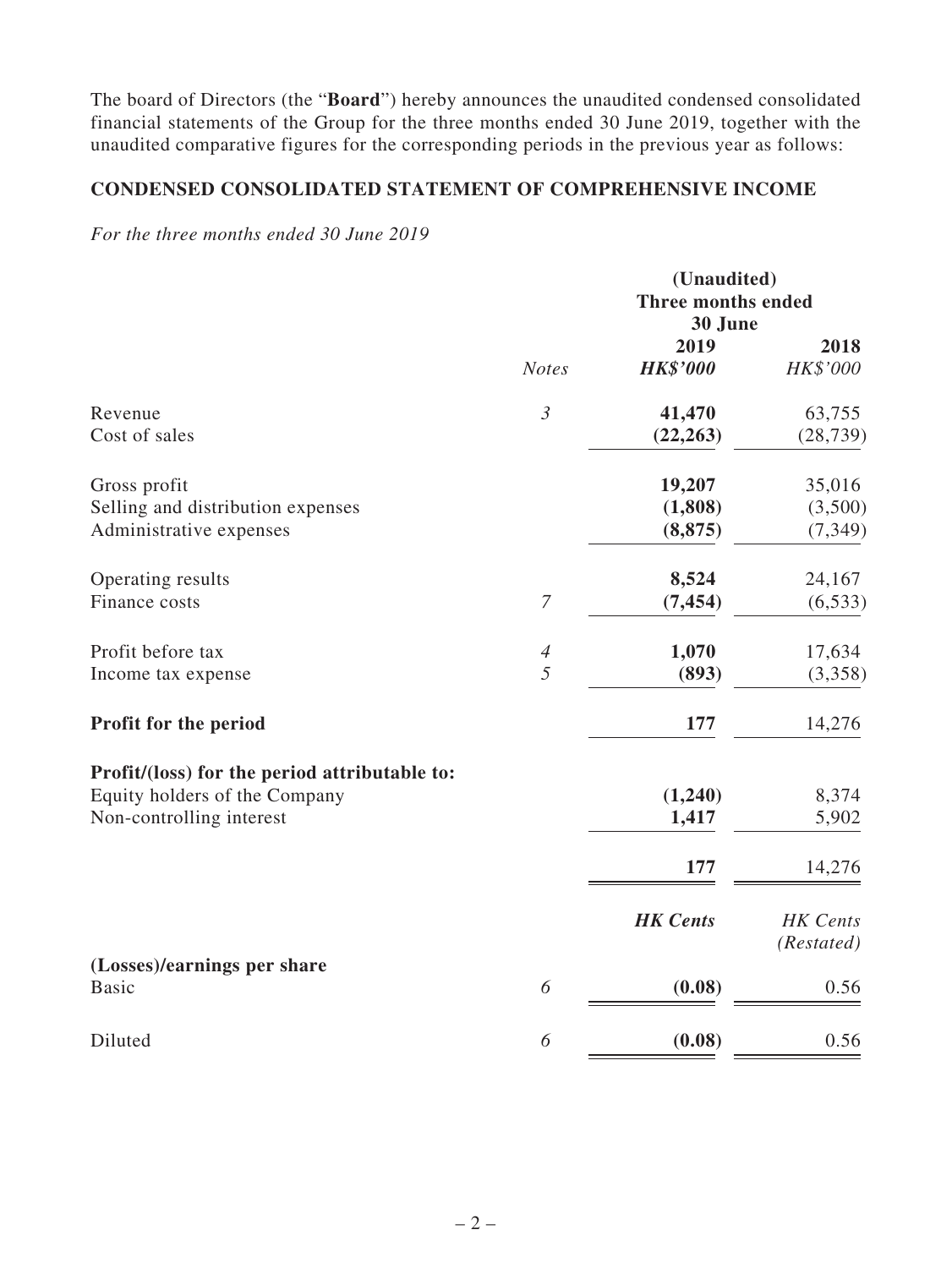### **CONDENSED CONSOLIDATED STATEMENT OF COMPREHENSIVE INCOME**

*For the three months ended 30 June 2019*

|                                                                                                                           |              | (Unaudited)<br>Three months ended<br>30 June |                  |  |
|---------------------------------------------------------------------------------------------------------------------------|--------------|----------------------------------------------|------------------|--|
|                                                                                                                           | <b>Notes</b> | 2019<br><b>HK\$'000</b>                      | 2018<br>HK\$'000 |  |
| <b>Profit for the period</b><br>Other comprehensive loss for the period:<br>Item that may be reclassified subsequently to |              | 177                                          | 14,276           |  |
| <i>profit or loss</i>                                                                                                     |              |                                              |                  |  |
| Exchange differences arising from translation of<br>financial statements of overseas subsidiaries                         |              | (14, 078)                                    | (19, 726)        |  |
|                                                                                                                           |              | (14, 078)                                    | (19, 726)        |  |
| Total comprehensive loss for the period:                                                                                  |              | (13,901)                                     | (5,450)          |  |
| Total comprehensive income/(loss) attributable<br>to:                                                                     |              |                                              |                  |  |
| Equity holders of the Company                                                                                             |              | (14, 717)                                    | (10, 577)        |  |
| Non-controlling interest                                                                                                  |              | 816                                          | 5,127            |  |
|                                                                                                                           |              | (13,901)                                     | (5, 450)         |  |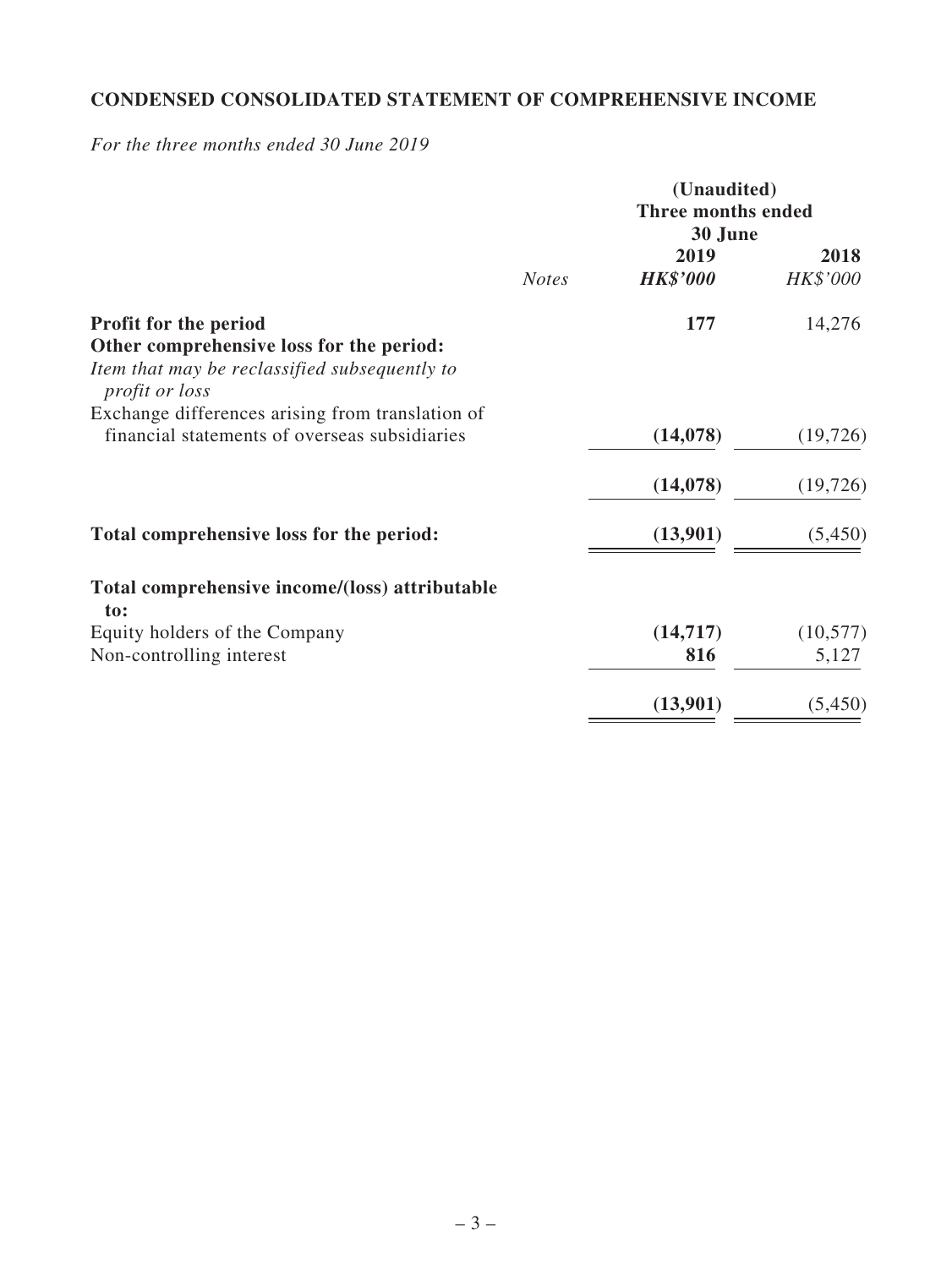## **Condensed Consolidated Statement of Changes in Equity**

*For the three months ended 30 June 2019*

|                                                                                                                                  |                                               |                                     | Attributable to equity holders of the Company             |                                                      |                                           |                                                                  |                              |                                                    |                   |
|----------------------------------------------------------------------------------------------------------------------------------|-----------------------------------------------|-------------------------------------|-----------------------------------------------------------|------------------------------------------------------|-------------------------------------------|------------------------------------------------------------------|------------------------------|----------------------------------------------------|-------------------|
|                                                                                                                                  | <b>Issued</b><br>share<br>capital<br>HK\$'000 | Share<br>premium<br><b>HK\$'000</b> | Foreign<br>currency<br>translation<br>reserve<br>HK\$'000 | <b>Share</b><br>option<br>reserve<br><b>HK\$'000</b> | Convertible<br>reserve<br><b>HK\$'000</b> | Retained<br>profit/<br>bonds (Accumulated<br>losses)<br>HK\$'000 | Sub-total<br><b>HK\$'000</b> | Non-<br>controlling<br>interest<br><b>HK\$'000</b> | Total<br>HK\$'000 |
| At 1 April 2019 (Audited)                                                                                                        | 89,807                                        | 1,837,947                           | (13, 371)                                                 | 26,703                                               | 17,579                                    | (1,695,597)                                                      | 263,068                      | 37,273                                             | 300,341           |
| Net profit/(loss) for the period                                                                                                 |                                               |                                     |                                                           |                                                      |                                           | (1,240)                                                          | (1,240)                      | 1,417                                              | 177               |
| Other comprehensive loss:<br>Exchange differences arising from<br>translation of financial statement<br>of overseas subsidiaries |                                               |                                     | (13, 477)                                                 |                                                      |                                           |                                                                  | (13, 477)                    | (601)                                              | (14,078)          |
| Total comprehensive income/(loss)<br>for the period                                                                              |                                               |                                     | (13, 477)                                                 |                                                      |                                           | (1,240)                                                          | (14, 717)                    | 816                                                | (13,901)          |
| At 30 June 2019 (Unaudited)                                                                                                      | 89,807                                        | 1,837,947                           | (26, 848)                                                 | 26,703                                               | 17,579                                    | (1,696,837)                                                      | 24,351                       | 38,089                                             | 286,440           |
|                                                                                                                                  |                                               |                                     | Attributable to equity holders of the Company             |                                                      |                                           |                                                                  |                              |                                                    |                   |
|                                                                                                                                  | <b>Issued</b><br>share<br>capital<br>HK\$'000 | Share<br>premium<br>HK\$'000        | Foreign<br>currency<br>translation<br>reserve<br>HK\$'000 | <b>Share</b><br>option<br>reserve<br>HK\$'000        | Convertible<br>reserve<br>HK\$'000        | Retained<br>profit/<br>bonds (Accumulated<br>losses)<br>HK\$'000 | Sub-total<br>HK\$'000        | Non-<br>controlling<br>interest<br>HK\$'000        | Total<br>HK\$'000 |
| At 1 April 2018 (Audited)                                                                                                        | 89,807                                        | 1,837,947                           | 11,565                                                    | 26,703                                               | 17,579                                    | (1,695,630)                                                      | 287,971                      | 28,592                                             | 316,563           |
| Net profit for the period                                                                                                        |                                               |                                     |                                                           |                                                      |                                           | 8,374                                                            | 8,374                        | 5,902                                              | 14,276            |
| Other comprehensive loss:<br>Exchange differences arising from<br>translation of financial statement<br>of overseas subsidiaries |                                               |                                     | (18,951)                                                  |                                                      |                                           |                                                                  | (18,951)                     | (775)                                              | (19, 726)         |
| Total comprehensive income/(loss)<br>for the period                                                                              |                                               |                                     | (18,951)                                                  |                                                      |                                           | 8,374                                                            | (10, 577)                    | 5,127                                              | (5,450)           |
| At 30 June 2018 (Unaudited)                                                                                                      | 89,807                                        | 1,837,947                           | (7,386)                                                   | 26,703                                               | 17,579                                    | (1,687,256)                                                      | 277,394                      | 33,719                                             | 311,113           |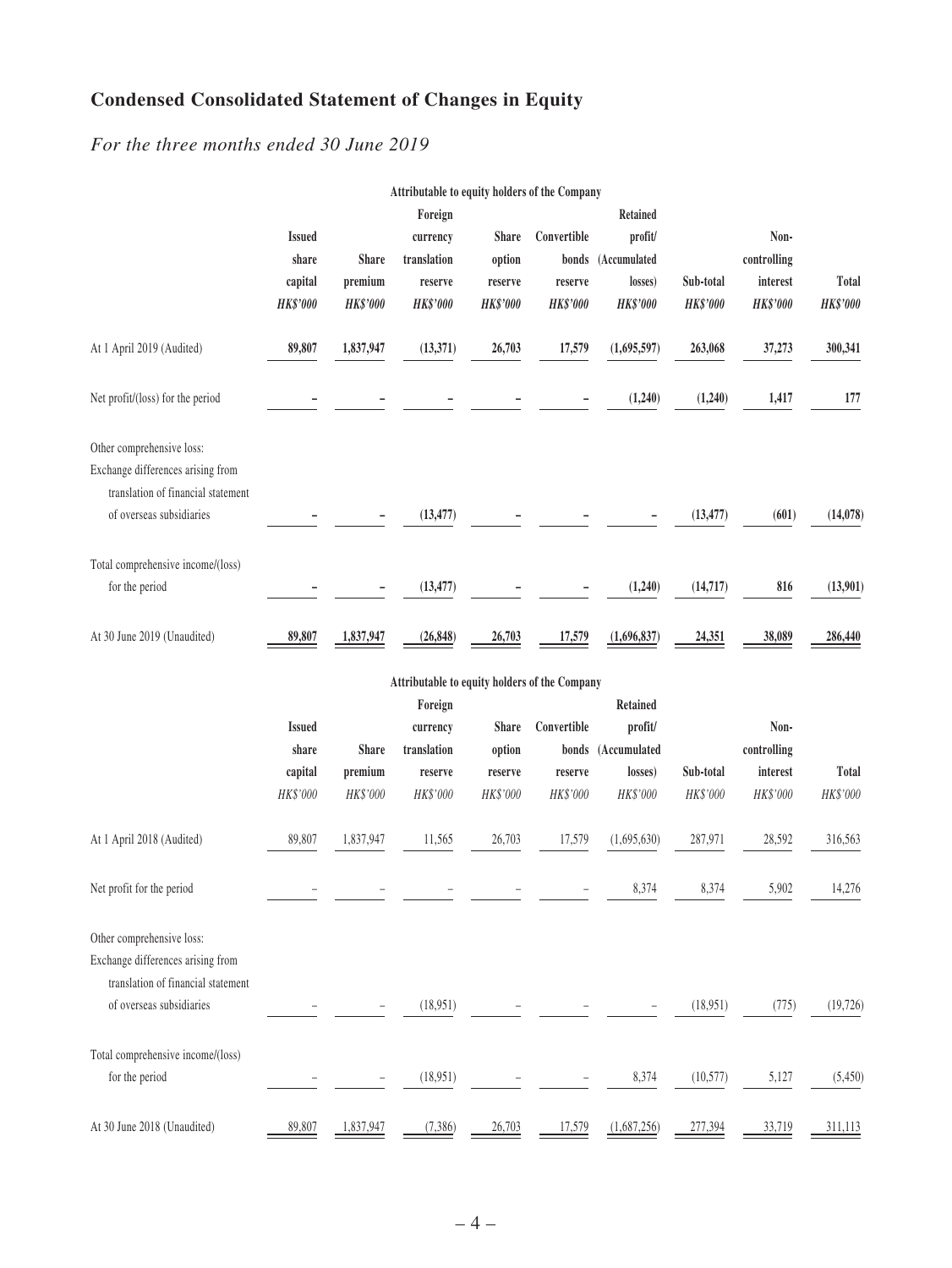#### **NOTES TO THE CONDENSED CONSOLIDATED FINANCIAL STATEMENTS:**

#### **1. CORPORATE INFORMATION**

Grand T G Gold Holdings Limited (the "**Company** ") was incorporated in the Cayman Islands as an exempted company with limited liability under the Companies Law, Cap 22 (Law 3 of 1961, as consolidated and revised) of the Cayman Islands. Its principal place of business in Hong Kong is Room A–B, 8th Floor, Centre Mark II, 305–313 Queen's Road Central, Sheung Wan, Hong Kong. The Company's shares are listed on the GEM of The Stock Exchange of Hong Kong Limited (the "**Stock Exchange**").

The principal places of the business of the Company are in The People's Republic of China ("**PRC**") and Hong Kong. The principal activity of the Company is investment holding. Its subsidiaries (together with the Company collectively referred to as the "**Group**" hereinafter) are principally engaged in gold exploration, mining and mineral processing.

The unaudited condensed consolidated financial statements are presented in Hong Kong dollars ("**HK\$**"), and the functional currency of the Company is HK\$, with values rounded to the nearest thousand. The functional currency of the Group's only operating subsidiary Tungguan Taizhou Mining Company Limited ("**Taizhou Mining**") is Renminbi ("**RMB**").

#### **2. BASIS OF PREPARATION**

The Group' s unaudited condensed consolidated financial statements have been prepared in accordance with all applicable Hong Kong Financial Reporting Standards ("**HKFRSs**"), which collective term includes all applicable individual HKFRSs, Hong Kong Accounting Standards ("**HKAS**") and Interpretations issued by the Hong Kong Institute of Certified Public Accountants ("**HKICPA**"), accounting principles generally accepted in Hong Kong and the disclosure requirements of the Hong Kong Companies Ordinances. The unaudited condensed consolidated financial statements also comply with the applicable disclosure provisions of the Rules Governing the Listing of Securities on the GEM of the Stock Exchange.

The unaudited condensed consolidated financial statements should be read in conjunction with the Group's annual financial statements for the year ended 31 March 2019 ("**2019 Annual Report**"). The Group's policies on financial risk management were set out in the financial statements included in the Company's 2018 Annual Report and there have been no significant changes in the financial risk management policies for the three months ended 30 June 2018.

The unaudited condensed consolidated financial statements have been prepared under the historical cost convention, as modified by the revaluation of certain financial instruments which are carried at fair value.

The accounting policies and methods of computation used in the unaudited condensed consolidated financial statements for the three months ended 30 June 2019 are the same as those followed in the preparation of the Group's annual financial statements for the year ended 31 March 2019.

The HKICPA has issued certain amendments to HKFRSs that are first effective for the current accounting period of the Group. None of these developments have had a material effect on how the Group's results and financial position for the current or prior periods have been prepared or presented. The Group has not applied any new standard or interpretation that is not yet effective for the current accounting period.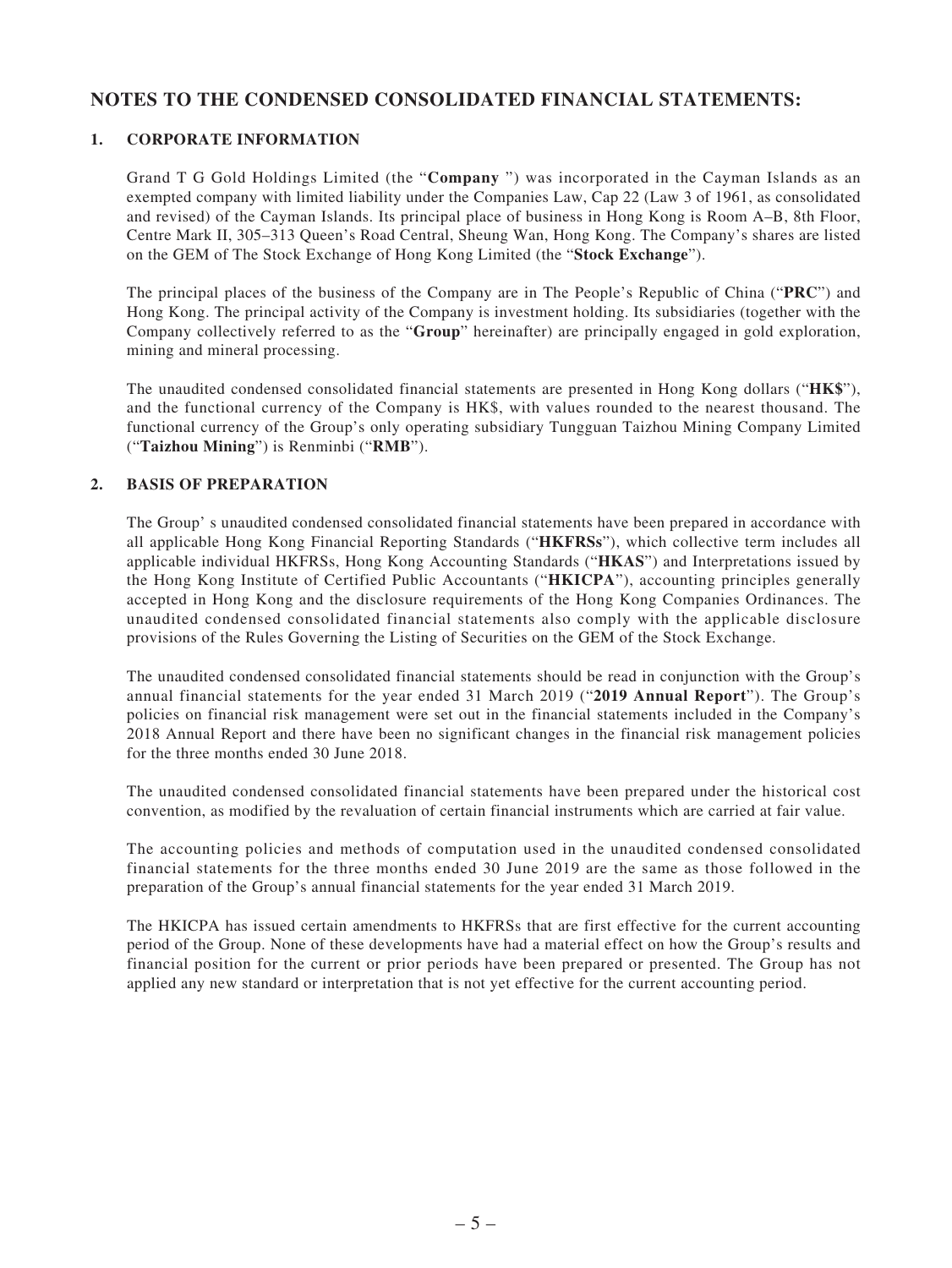#### **3. REVENUE**

Revenue represents the net value of goods sold, net of trade discounts and returns and various types of government surcharges where applicable, and the value of services rendered:

|               | (Unaudited)     |                            |  |  |
|---------------|-----------------|----------------------------|--|--|
|               |                 | Three months ended 30 June |  |  |
|               | 2019            | 2018                       |  |  |
|               | <b>HK\$'000</b> | HK\$'000                   |  |  |
| Revenue       |                 |                            |  |  |
| Sale of goods | 41,470          | 63,755                     |  |  |
|               | 41,470          | 63,755                     |  |  |

#### **4. PROFIT BEFORE TAX**

The Group's profit/(loss) before tax is arrived at after charging the following:

|                                                          | (Unaudited)<br>Three months ended 30 June |          |  |
|----------------------------------------------------------|-------------------------------------------|----------|--|
|                                                          |                                           |          |  |
|                                                          | 2019                                      | 2018     |  |
|                                                          | <b>HK\$'000</b>                           | HK\$'000 |  |
| Cost of inventories sold                                 | 22,263                                    | 28,739   |  |
| Auditors' remuneration                                   | <b>250</b>                                | 250      |  |
| Depreciation*                                            | 7,774                                     | 6,916    |  |
| Operating lease rentals in respect of land and buildings | 186                                       | 210      |  |
| Staff costs including directors' emoluments:             |                                           |          |  |
| Salaries, wages, allowances and benefits in kind         | 5,191                                     | 2,123    |  |
| Retirement benefits scheme contributions                 | 75                                        | 22       |  |
| Staff costs                                              | 5,266                                     | 2,145    |  |

\* approximately HK\$0.4 million (30 June 2018: HK\$0.09 million) are included in administrative expenses and approximately HK\$7.3 million (30 June 2018: HK\$6.9 million) are included in cost of sales.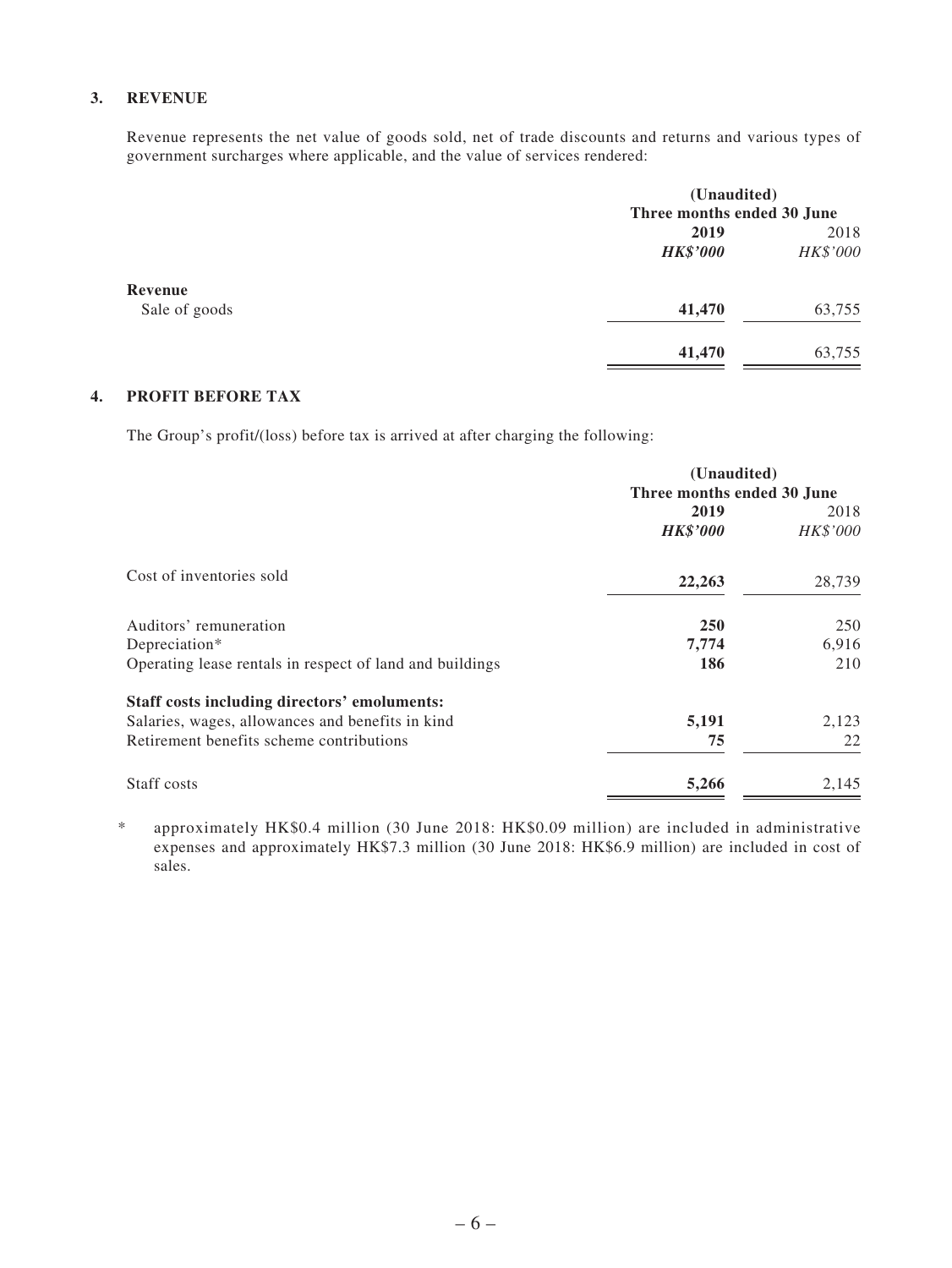#### **5. INCOME TAX EXPENSE**

| (Unaudited)<br>Three months ended 30 June |          |  |
|-------------------------------------------|----------|--|
|                                           |          |  |
| <b>HK\$'000</b>                           | HK\$'000 |  |
|                                           |          |  |
| 893                                       | 3,358    |  |
| 893                                       | 3,358    |  |
|                                           |          |  |

No provision for Hong Kong profits tax has been made in the financial statements as the Group had no assessable profit for the period (30 June 2018: Nil).

Overseas taxation represents tax charges on the estimated assessable profits of subsidiaries operating overseas including the PRC, calculated at rates applicable in the respective jurisdictions for the period.

#### **6. (LOSSES)/EARNINGS PER SHARE**

The calculation of the basic and diluted earnings/(losses) per share attributable to the equity holders of the Company is based on the following:

#### **Basic**

|                                                                                                                        | (Unaudited)<br>Three months ended 30 June |                                |  |
|------------------------------------------------------------------------------------------------------------------------|-------------------------------------------|--------------------------------|--|
|                                                                                                                        | 2019<br><b>HK\$'000</b>                   | 2018<br>HK\$'000<br>(Restated) |  |
| Profit/(loss) attributable to the equity holders of the Company<br>Weighted average number of ordinary shares in issue | (1,240)<br>1,496,782,160                  | 8.374<br>1,496,782,193         |  |
| Basic earnings/(losses) per share <i>(HK cents)</i>                                                                    | (0.08)                                    | 0.56                           |  |

\* The share consolidation of the company being effective on 6 March 2019 was deemed to be effective throughout the period from 1 April 2018 to 30 June 2018.

#### **Diluted**

Diluted earnings per share is calculated by adjusting the weighted average number of ordinary shares outstanding to assume exercise/conversion of all dilutive potential ordinary shares. During the three months ended 30 June 2018 and 2019, the Company has 2 categories of dilutive potential ordinary shares: share options and convertible bonds.

For the share options, a calculation is done to determine the number of shares that could have been acquired at fair value (determined as the average market price of the Company's shares during the year) based on the monetary value of the subscription rights attached to the outstanding share options. The number of shares calculated above is compared with the number of shares that would have been issued assuming the exercise of the share options. Hence, the share options have a dilutive effect only when the average market price of ordinary shares during the year exceeds the exercise price of the share options.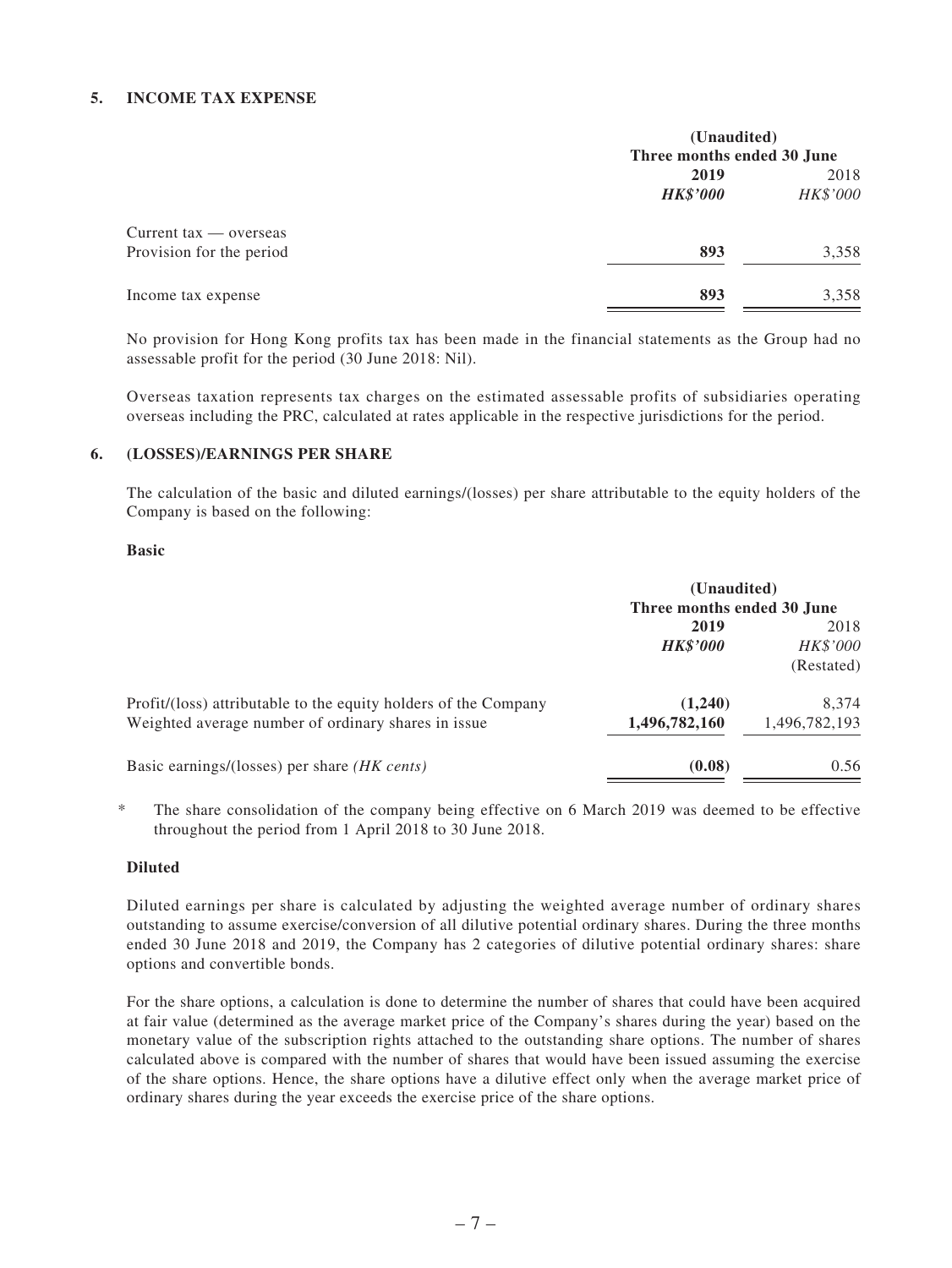The computation of diluted earnings per share for the three months ended 30 June 2018 and 2019 did not assume the exercise of the Company's outstanding share options since the exercise price of the share options exceeds the average market price.

For the convertible bonds, they are assumed to have been converted into ordinary shares, and the profit attributable to the equity holders of the Company is adjusted to eliminate the interest expenses of the convertible bonds.

The computation of diluted earnings per share for the three months ended 30 June 2018 and 2019 did not assume the conversion of convertible bonds because the conversion will have an antidilutive effect.

#### **7. FINANCE COSTS**

|                              | (Unaudited)<br>Three months ended 30 June |                  |  |
|------------------------------|-------------------------------------------|------------------|--|
|                              | 2019<br><b>HK\$'000</b>                   | 2018<br>HK\$'000 |  |
| Interest on bonds            | <b>130</b>                                | 129              |  |
| Interest on convertible bond | 931                                       | 842              |  |
| Interest on short term loans | 46                                        |                  |  |
| Interest on long term loans  | 6,347                                     | 5,562            |  |
| Finance costs                | 7,454                                     | 6,533            |  |

There is no capitalisation of borrowing cost during the period ended 30 June 2019 and 2018.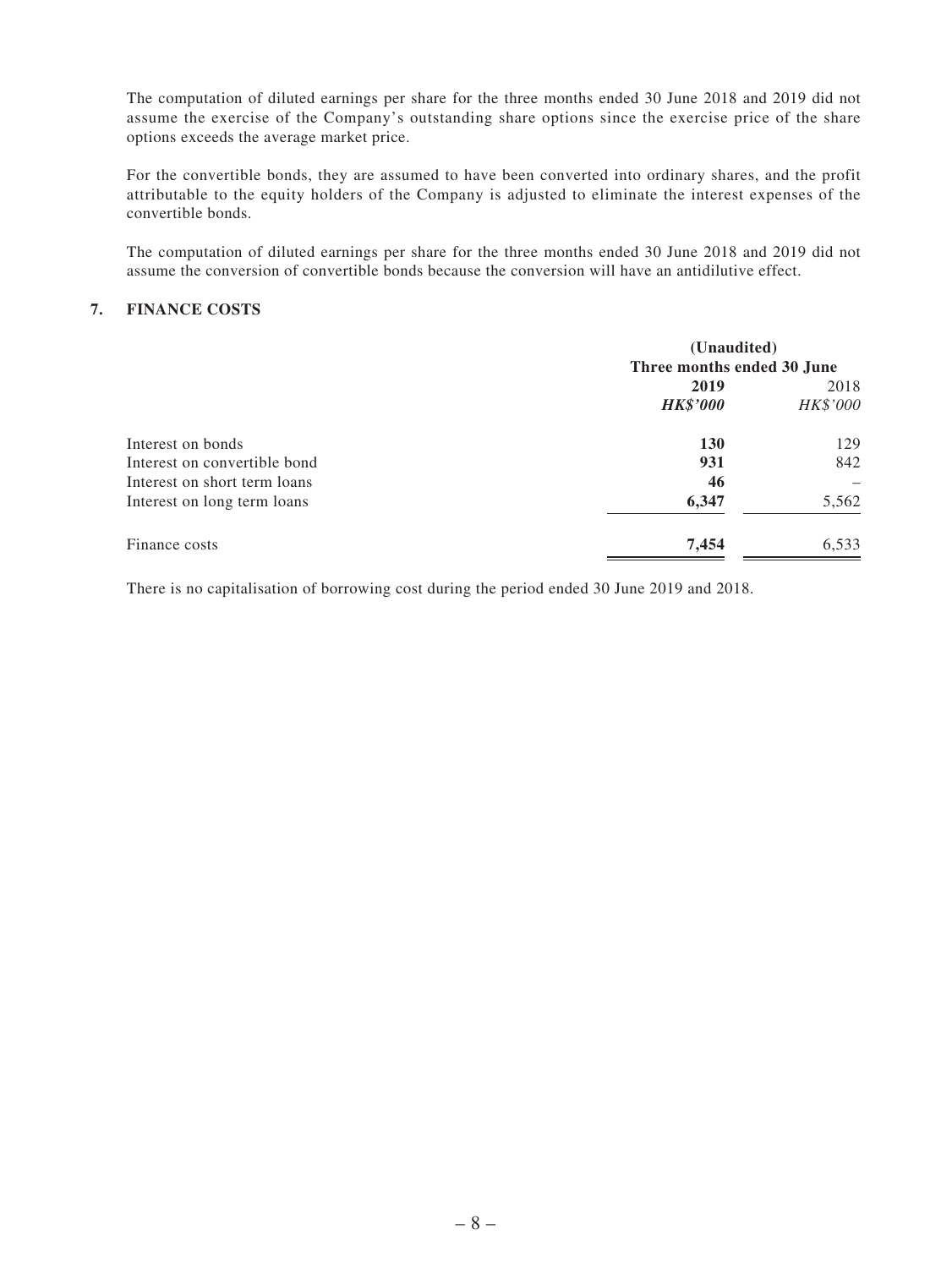### **MANAGEMENT DISCUSSION AND ANALYSIS**

#### **BUSINESS REVIEW**

The principal activity of the Company is investment holding. Its subsidiaries are principally engaged in gold exploration, mining and mineral processing with gold concentrate as its product.

#### **FINANCIAL REVIEW**

#### **Revenue**

Revenue for the three months ended 30 June 2019 (the "Reporting Period") was approximately HK\$41.5 million, representing a decrease of approximately 35.0% from approximately HK\$63.8 million as compared with that of the corresponding period in last year. The decrease in revenue was mainly due to the slow down of the gold mining operations resulting from the environmental inspections and demand for environmental improvement requested by the government for the Reporting Period.

#### **Gross profit and gross profit margin**

During the Reporting Period, the Group's gross profit was approximately HK\$19.2 million, representing a decrease of approximately 45.2% from approximately HK\$35.0 million as compared with that of the corresponding period in last year. During the Reporting Period, the Group's overall gross profit margin was approximately 46.3% (three months ended 30 June 2018: 54.9%).

#### **Selling and distribution expenses**

During the Reporting Period, the Group's selling and distribution expenses were approximately HK\$1.8 million, representing an decrease of approximately 48.3% from approximately HK\$3.5 million as compared with that of the corresponding period in last year.

#### **Administrative and other expenses**

During the Reporting Period, the Group's administrative and other expenses were approximately HK\$8.9 million, representing a increase of approximately 20.8% from approximately HK\$7.3 million as compared with that of the corresponding period in last year.

#### **Profit for the Reporting Period**

Unaudited consolidated profit of the Company amounted to approximately HK\$0.2 million for the Reporting Period (three months ended 30 June 2018: profit of approximately HK\$14.3 million). The decrease was primarily attributable to the environmental inspections and demand for environmental improvement requested by the government for the Period, resulting in increased operating costs.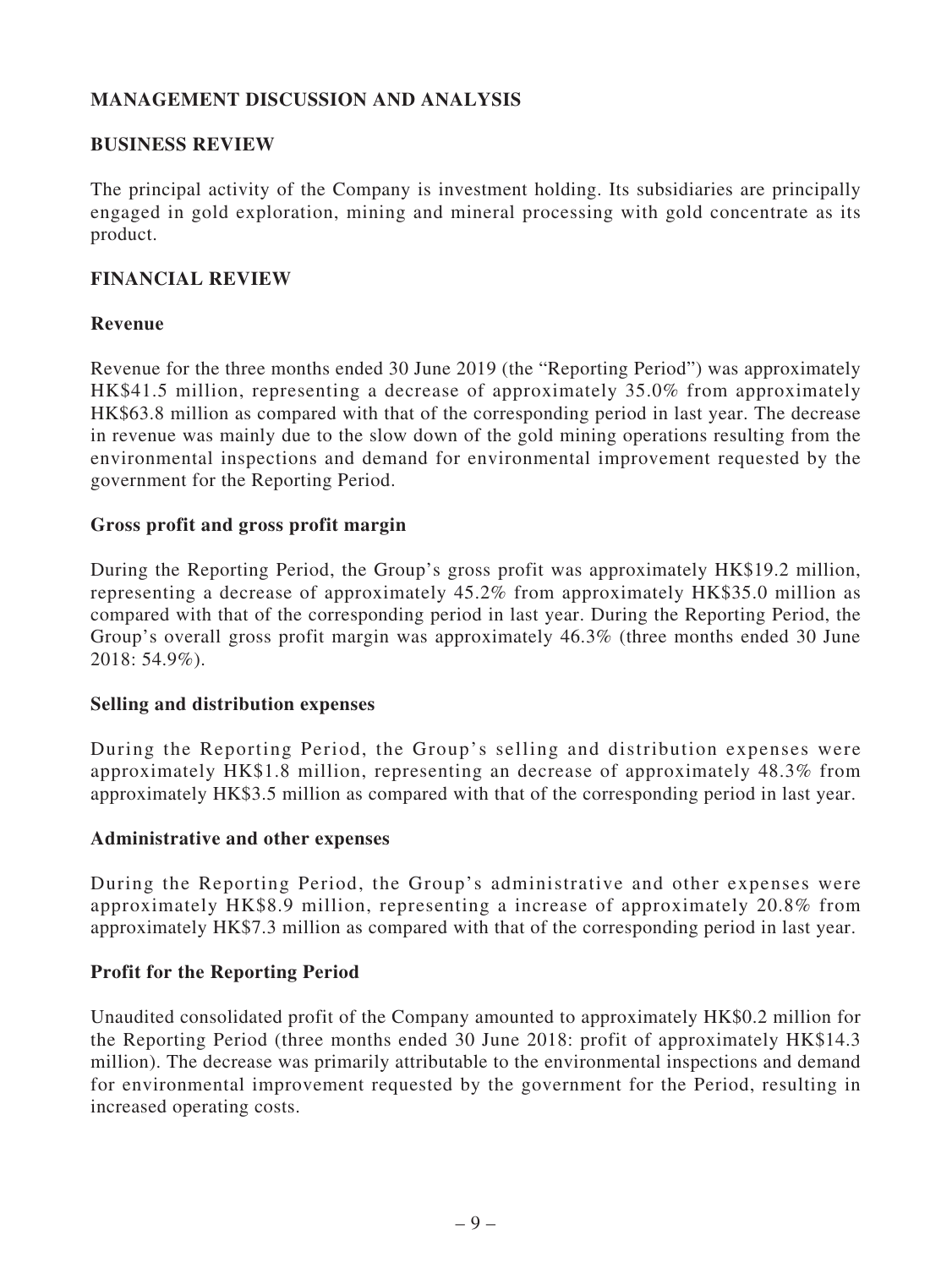### **Earning/(loss) per share**

Basic loss per share was approximately HK cents 0.08 for the Reporting Period (three months ended 30 June 2018: Basic earning per share of approximately HK cents 0.56).

#### **Dividend**

The Board does not recommend the payment of any dividend for the three months ended 30 June 2019 (three months ended 30 June 2018: nil).

#### **Liquidity, financial resources and funding**

As at 30 June 2019, the Group had cash and cash equivalents amounted to approximately HK\$2.9 million (31 March 2019: approximately HK\$2.2 million) and net current liabilities amounted to approximately HK\$121.1 million (31 March 2019: approximately HK\$103.7 million) whereas inventories of the Group amounted to approximately HK\$3.0 million (31 March 2019: approximately HK\$8.2 million).

As at 30 June 2019, the current ratio is approximately 0.22 (31 March 2019: approximately 0.23).

As at 30 June 2019, the Group's gearing ratio was approximately 0.51 (31 March 2019: approximately 0.49), calculated based on total borrowings over total assets.

#### **Charge on the Group's assets**

As at 30 June 2019, the Group's long term loans were secured by the inventories of the Group's operating subsidiary, Tongguan Taizhou Mining Company Limited ("Taizhou Mining"). As at 30 June 2019, the inventories of the Group amounted to approximately HK\$3.0 million (31 March 2019: approximately HK\$8.2 million).

### **Treasury policies**

The Group's monetary assets and transactions are principally denominated in HK\$ and RMB. Foreign exchange risk arises from future commercial transactions and recognised assets and liabilities.

The Group adopted a conservative treasury policy with most of the bank deposits being kept in HK\$ or RMB, or in the local currencies of the operating subsidiaries to minimise exposure to foreign exchange risk. The Group monitors and maintains a sufficient level of cash and cash equivalents to finance the Group's operations and mitigate the effects of fluctuation in cash flows. Management reviews and monitors the Group's working capital requirements regularly.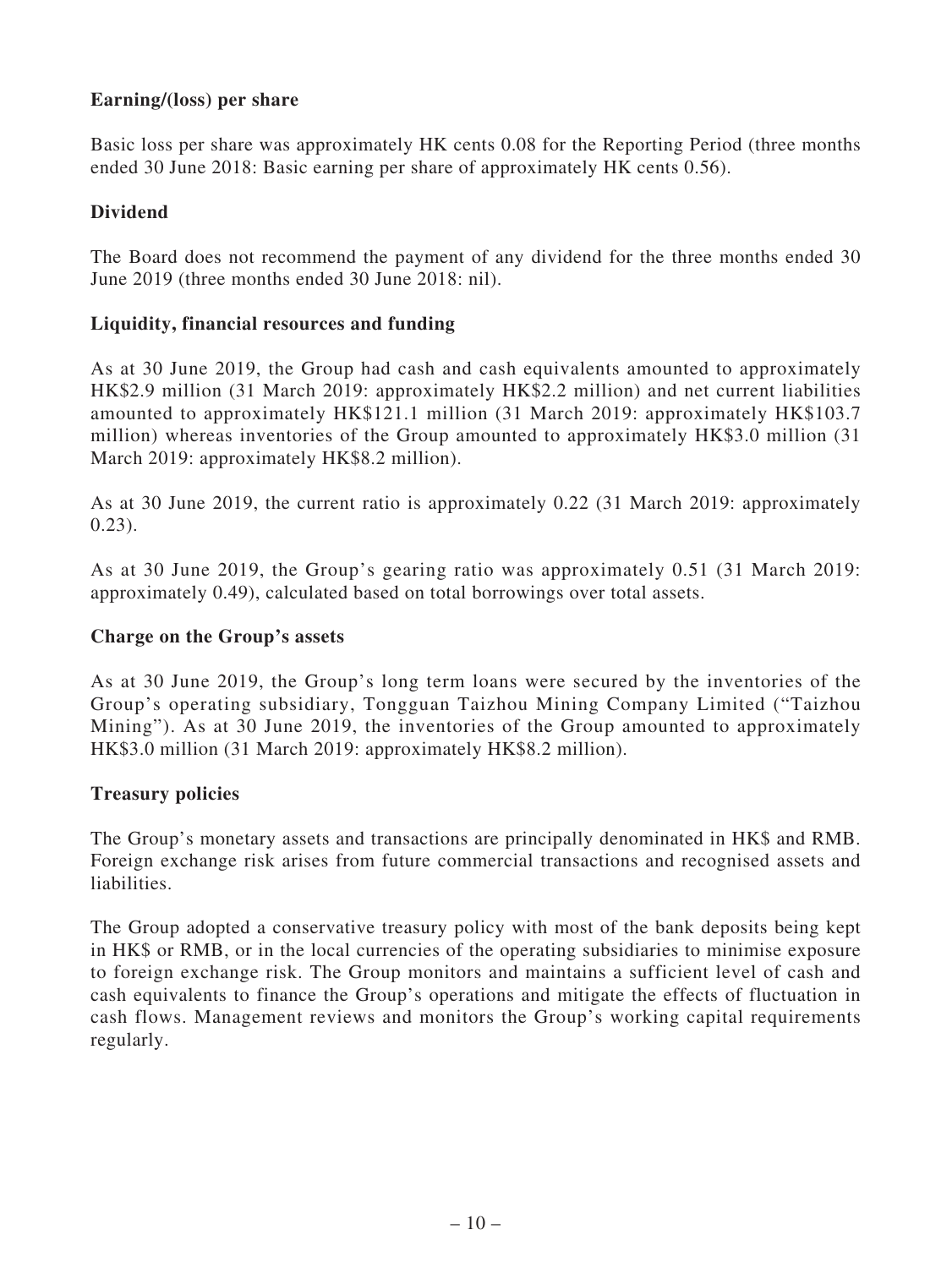### **Convertible bonds**

On 17 July 2017, the Company issued the Convertible Bonds with an aggregate principal amount of HK\$30,095,357 to Leung, the beneficial owner of J. Thomson, under the Subscription Agreement. The subscription monies payable by J. Thomson for the Convertible Bonds was settled by way of set off against the debt due by the Company to J. Thomson. The Action relates to the Convertible Bonds is ongoing up to the date of this announcement.

The initial conversion price of the Convertible Bonds was HK\$0.02 per share. Upon full exercise of the Convertible Bonds, 1,504,767,850 new ordinary shares of the Company will be issued and the shareholding of Mr. Ma Qianzhou, the substantial shareholder of the Company, will be diluted from approximately 13.41% to 12.57% of the total number of issued shares of the Company

During the Reporting Period, the Company had been served a writ of summons together with an indorsement of claim, claiming the repayment of the principal sum of HK\$30,095,357 together with the interest incurred thereon under the Convertible Bonds. For further details, please refer to the announcement of the Company dated 22 August 2018. The action is ongoing up to the date of this announcement.

### **PROSPECT**

Looking forward to 2019, in the backdrop of the economy uncertainties by the China-US trade dispute and other macroeconomic and policy factors, the Group is expected to face a number of challenges ahead in 2019. The Group will continue with utmost effort in fending off legal challenges, minimizing disturbances caused to the Company and moving into execution of the business development plan and growth of business. The Company will continue working hard to improve the Company's asset scale and quality as well as financial performance over time. In addition to organic growth from the company existing business, the Group will look for new potential growth opportunities in a very diligent manner through merger and acquisition, business integration and expansion in order to improve the profitability of the Group and the returns to the shareholders.

### **CORPORATE GOVERNANCE AND OTHER INFORMATION**

### **1. DIRECTORS' INTEREST IN COMPETING BUSINESS**

None of the Directors or their respective close associates (as defined in GEM Listing Rules) have any interests in any business which competes or may compete with the Group or any other conflicts of interest with the Group.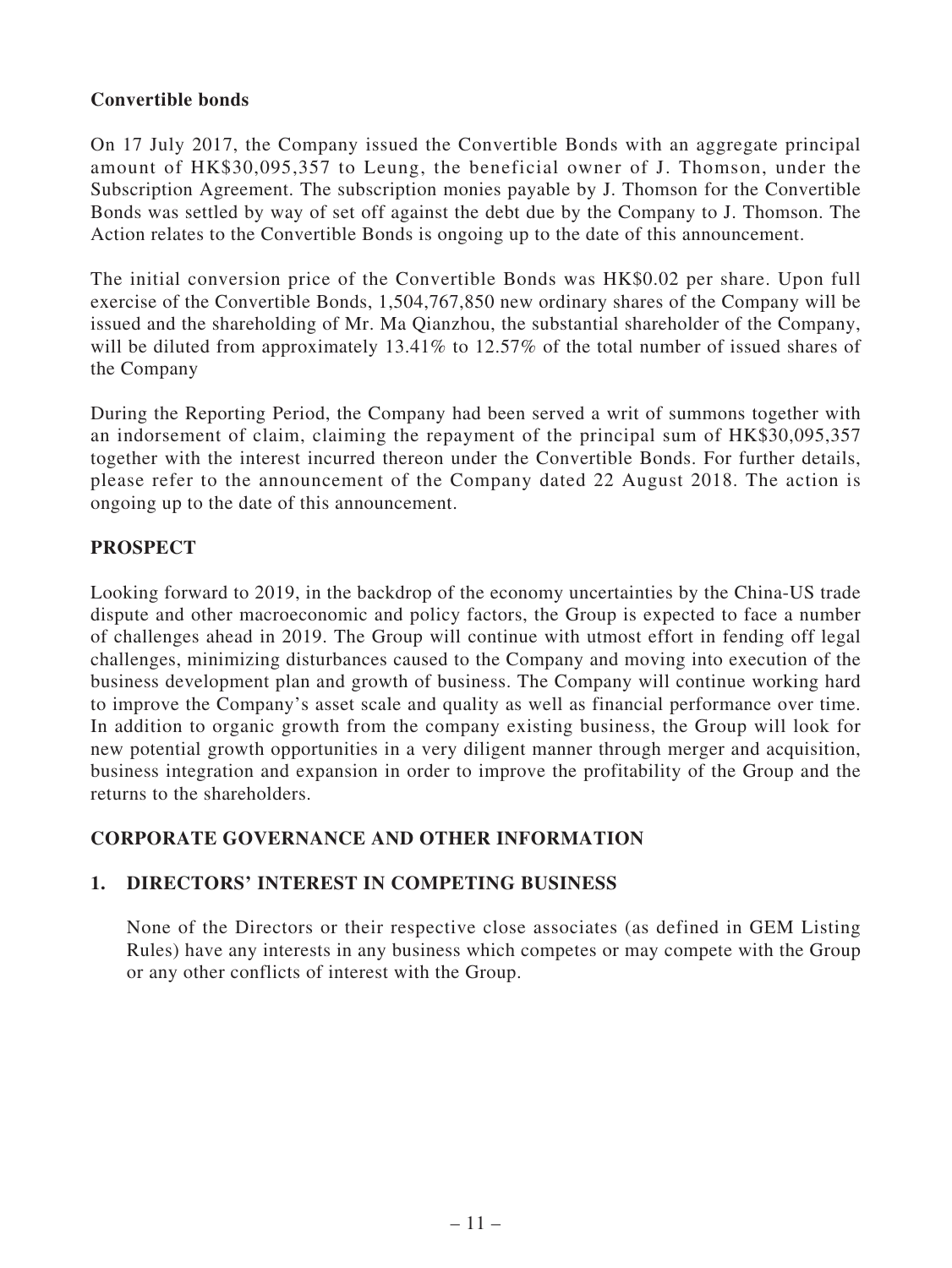### **2. AUDIT COMMITTEE**

The Company established the audit committee of the Company (the "Audit Committee") with written terms of reference that sets out the authorities and duties of the Audit Committee.

The Audit Committee comprises three independent non-executive Directors, namely Mr. Lam Albert Man Sum, Mr. Guo Wei and Mr. Cheng Wai Hung. Mr. Lam Albert Man Sum is the chairman of the Audit Committee.

The primary duties of the Audit Committee are to review the financial information of the Company, oversee the financial reporting process and risk management and internal control systems of the Group, maintain an appropriate relationship with the Company's auditors and provide advice and comments to the Board.

The Audit Committee has reviewed the unaudited condensed consolidated financial statements of the Company for the three months ended 30 June 2019 and is of the view that such results complied with the applicable accounting standards, the requirements under the GEM Listing Rules and other applicable legal requirements, and that adequate disclosures had been made.

### **3. PURCHASE, SALE OR REDEMPTION OF COMPANY'S LISTED SECURITIES**

During the Reporting Period, neither the Company nor any of its subsidiaries has purchased or sold any of the listed securities of the Company.

### **4. CODE OF CONDUCT REGARDING SECURITIES TRANSACTIONS BY DIRECTORS**

The Company has adopted a code of conduct regarding securities transactions by Directors on terms no less than the required standard of dealings as set out in Rules 5.48 to 5.67 of the GEM Listing Rules (the "Required Standard of Dealings"). The Company also made specific enquiries with all Directors, and the Company was not aware of any non-compliance with the Required Standard of Dealings and its code of conduct regarding securities transactions by Directors during the Reporting Period.

### **5. CODE ON CORPORATE GOVERNANCE PRACTICE**

The Company strives to attain and maintain the highest standard of corporate governance as it believes that effective corporate governance practices are fundamental to enhancing its corporate value and safeguarding shareholder interests.

The principles of corporate governance adopted by the Group emphasize a quality board, sound internal control, and transparency and accountability to all its shareholders.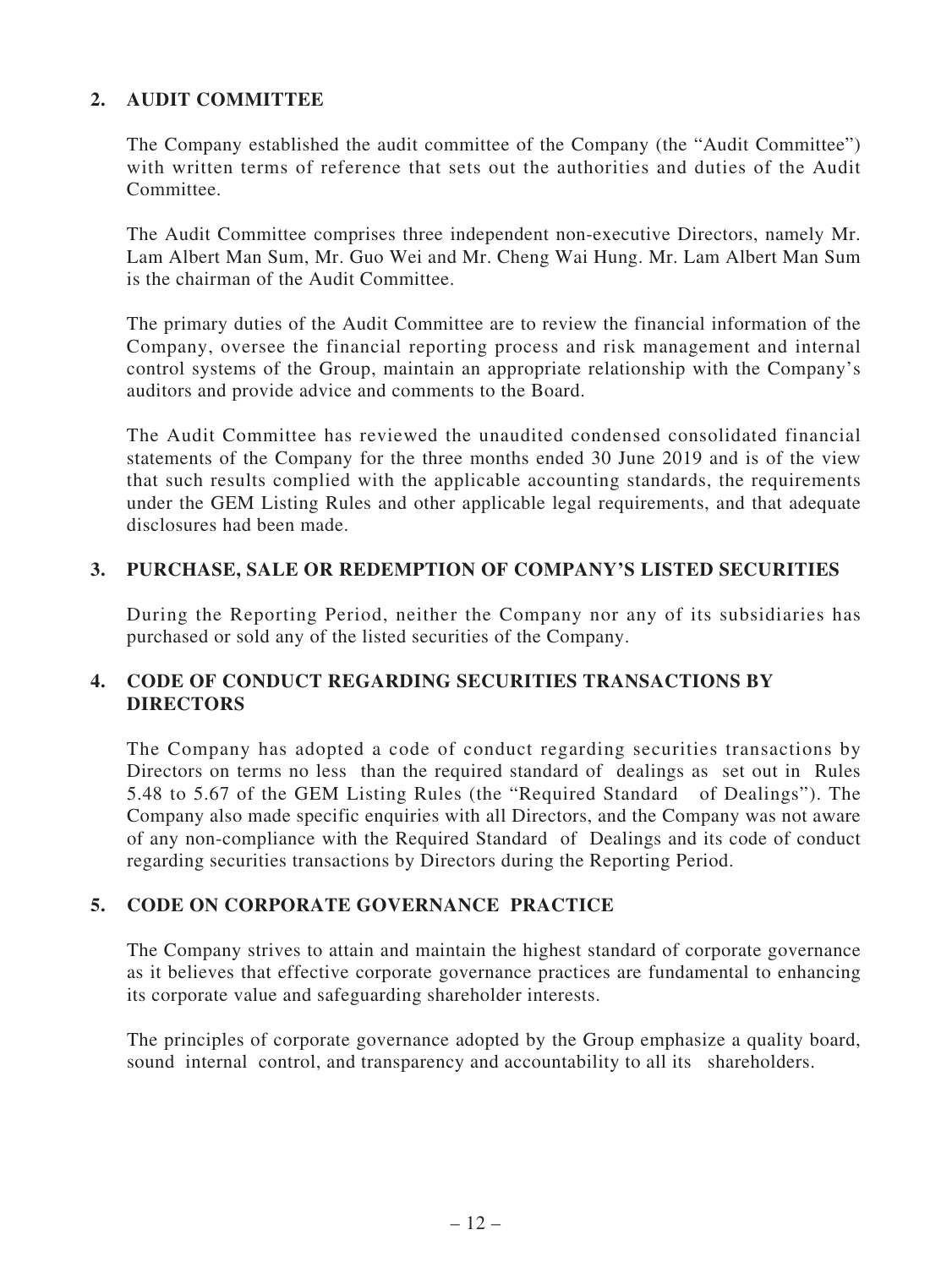The Company has adopted the code provisions (the "Code Provision(s)") set out in the Corporate Governance Code and Corporate Governance Report (the "Code") set out in Appendix 15 to the GEM Listing Rules and the Company had complied with all Code Provisions as set out in the Code in the Reporting Period, except for the following deviations:

#### **Code Provision A.2.1**

Code Provision A.2.1 of the Code stipulates that the roles of the chairman and the chief executive should be separate and should not be performed by the same individual.

Upon the retirement of Mr. Feng Jun as the chief executive officer on 11 September 2017, there has been no chief executive in the Company. During the Reporting Period, the role of the chairman is performed by Dr. Li Dahong but the office of the chief executive is vacated. However, the Board will keep reviewing the current structure of the Board from time to time and should candidate with suitable knowledge, skill and experience be identified, the Company will make appointment to fill the post as appropriate.

### **DIRECTORS' AND CHIEF EXECUTIVES' INTERESTS AND SHORT POSITIONS IN SHARES, UNDERLYING SHARES AND DEBENTURES**

As at 30 June 2019, none of the Directors or chief executives of the Company had any interests and short positions in the shares, underlying shares or debentures of the Company or any of its associated corporations (within the meaning of Part XV of the Securities and Futures Ordinance (Chapter 571 of the Laws of Hong Kong) (the "SFO")) which were recorded in the register required to be kept under section 352 of the SFO, or which were required to be notified to the Company and the Stock Exchange pursuant to the Required Standard of Dealings.

### **RIGHTS TO ACQUIRE SHARES OR DEBENTURES**

Save as disclosed above, at no time during the Reporting Period was the Company or any of its subsidiaries a party to any arrangements to enable the Directors to acquire benefits by means of the acquisition of shares in the Company or any other body corporate.

Save as disclosed above, at no time during the Reporting Period had the Directors and the chief executive (including their spouses and children under 18 years of age) any interest in, or been granted or exercised, any rights to subscribe for the shares (or warrants or debentures, as applicable) of the Company or any of its associated corporations (within the meaning of the SFO).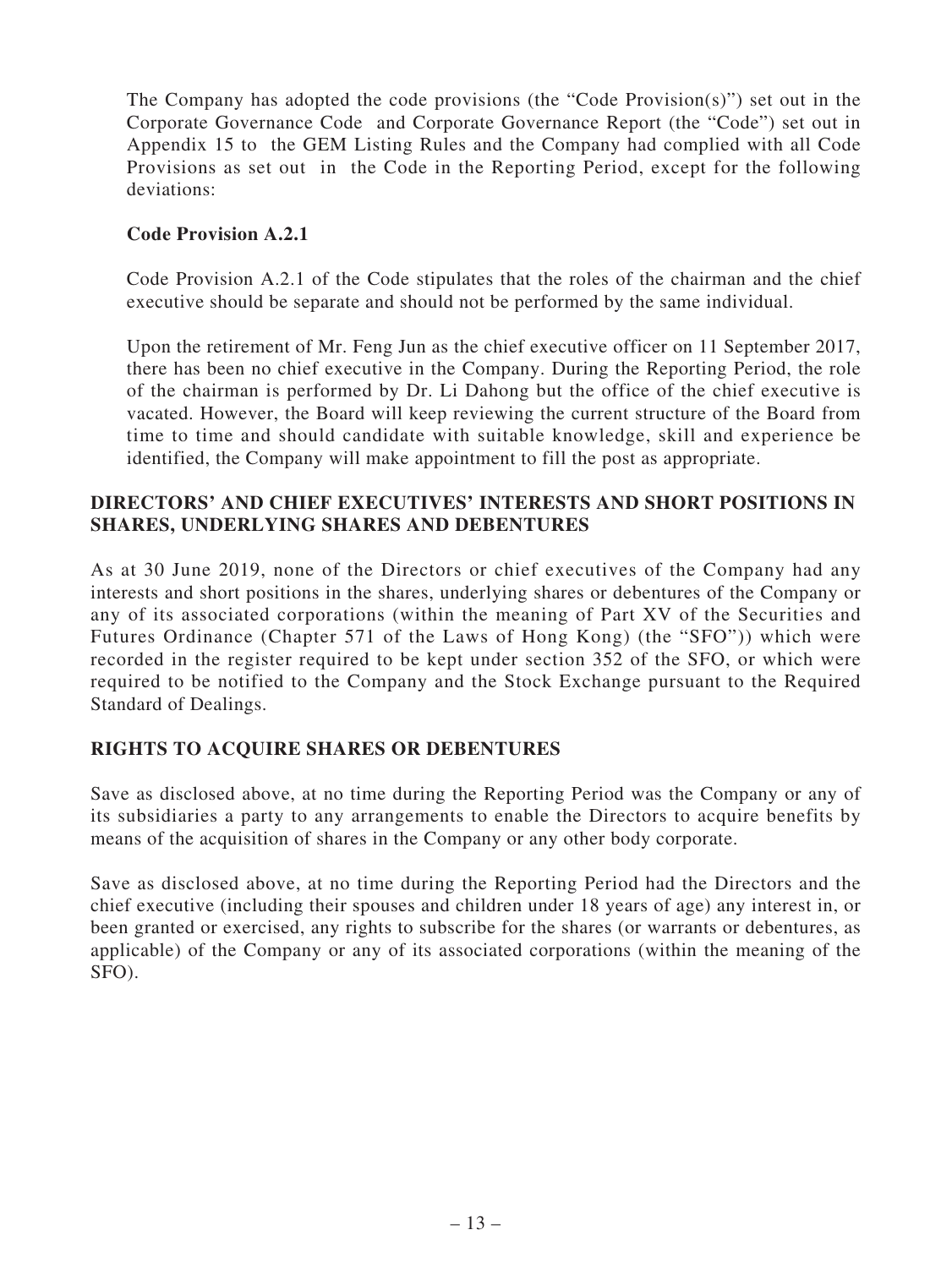### **INTERESTS AND SHORT POSITIONS OF SUBSTANTIAL SHAREHOLDERS IN SHARES AND UNDERLYING SHARES**

So far as is known to any Director or chief executives of the Company, as at 30 June 2019, the following persons (other than the Directors and chief executives of the Company whose interests are set out in the section "Directors' and chief executives' interests and short positions in shares, underlying shares and debentures" above) had an interest or short position in the Shares or underlying Shares which were recorded in the register required to be kept under Section 336 of the SFO:

|                                |                                         | Number and class of<br>securities | Approximate<br>$\%$<br>of the issued |                   |
|--------------------------------|-----------------------------------------|-----------------------------------|--------------------------------------|-------------------|
| <b>Name</b>                    | Capacity                                | <b>Shares</b>                     | Underlying<br><b>Shares</b>          | <b>Shares</b>     |
| Ma Qianzhou<br>("Mr. Ma")      | Beneficial owner                        | 200,730,224                       |                                      | 13.41%            |
|                                |                                         |                                   | 2,369,340<br>(Note 1)                | 0.16%             |
|                                | Interest of spouse                      | 22,508,800<br>(Note 2)            |                                      | 1.50%             |
|                                |                                         |                                   | 438,766<br>(Notes 1 and 2)           | 0.03%             |
| Zhao Yuebing                   | <b>Beneficial Owner</b>                 | 22,508,800                        | 438,766<br>(Note 1)                  | 1.50%<br>$0.03\%$ |
|                                | Interest of spouse                      | 200,730,224<br>(Note 2)           |                                      | 13.41%            |
|                                |                                         |                                   | 2,369,340<br>(Notes 1 and 2)         | 0.16%             |
| Lee Shing                      | Interest in a controlled<br>corporation | 106,893,333<br>(Note 3)           |                                      | 7.14%             |
| Yong Li Investments<br>Limited | Beneficial owner                        | 106,893,333                       |                                      | 7.14%             |
| Wang Dong                      | Interest in a controlled<br>corporation | 86,244,800<br>(Note 4)            |                                      | 5.76%             |

#### **Long Positions in Shares and Underlying Shares of the Company**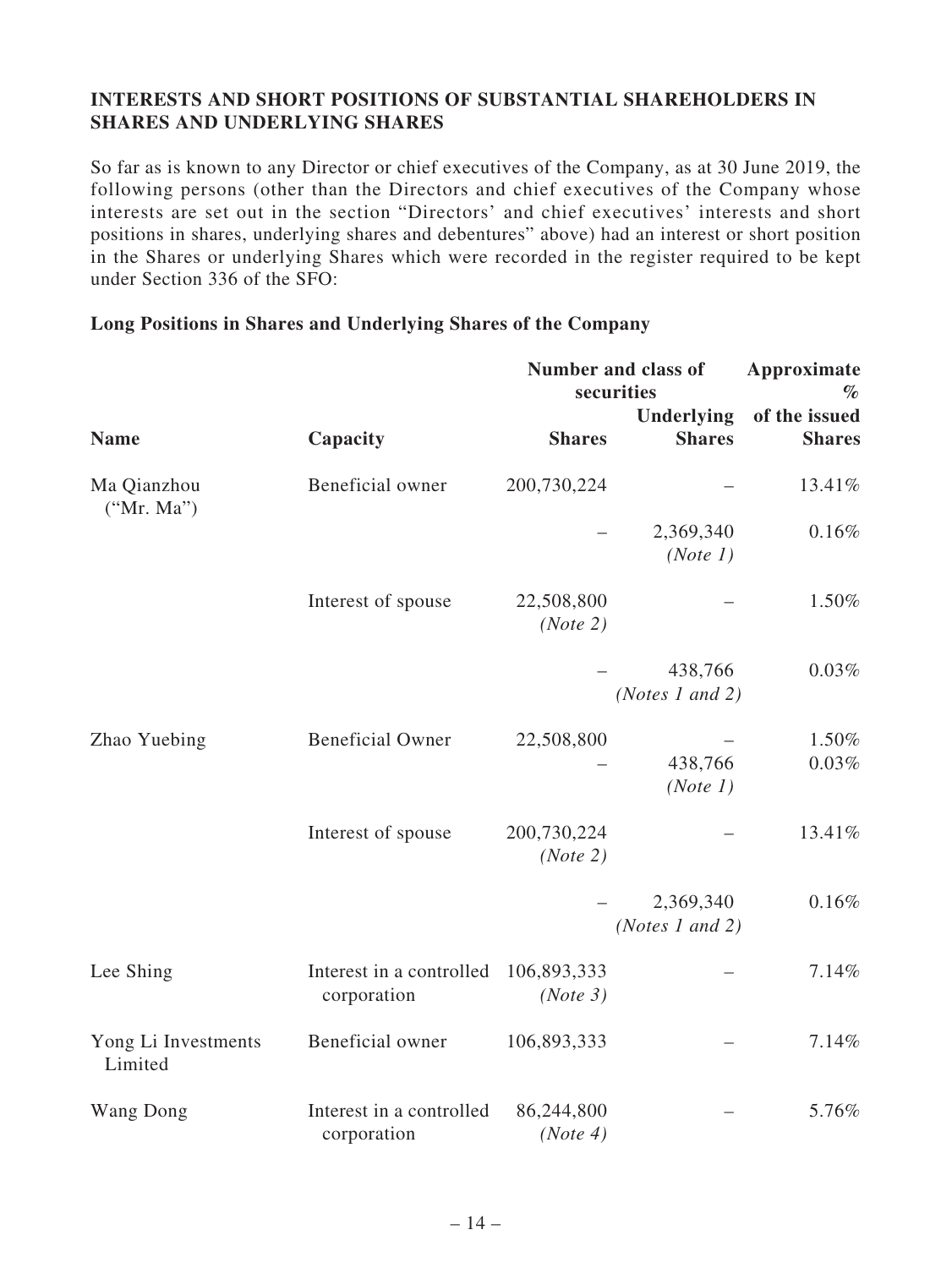|                                                 |                                         | Number and class of<br>securities | Approximate<br>$\%$                |                                |
|-------------------------------------------------|-----------------------------------------|-----------------------------------|------------------------------------|--------------------------------|
| <b>Name</b>                                     | Capacity                                | <b>Shares</b>                     | <b>Underlying</b><br><b>Shares</b> | of the issued<br><b>Shares</b> |
| Midway International<br><b>Holdings Limited</b> | Beneficial owner                        | 86,244,800                        |                                    | 5.76%                          |
| Zhou Yong                                       | Beneficial owner                        | 116,666,666<br>(Note 5)           |                                    | 7.79%                          |
| Leung Heung Ying                                | Interest in a controlled<br>corporation | 13,333,333<br>(Note 6)            | 100,317,856                        | $0.89\%$<br>6.70%              |
|                                                 |                                         |                                   | (Note 7)                           |                                |
| J. Thomson Asset<br><b>Investment Limited</b>   | Beneficial owner                        | 13,333,333<br>(Note 6)            |                                    | $0.89\%$                       |
|                                                 |                                         |                                   | 100,317,856<br>(Note 7)            | 6.70%                          |

#### *Notes:*

- 1. These underlying Shares represent the Shares to be issued and allotted upon the exercise in full of the share options granted by the Company pursuant to the share option scheme adopted by the Company on 4 March 2009 (the "**Share Option Scheme**").
- 2. Mr. Ma is the spouse of Ms. Zhao Yuebing. Mr. Ma and Ms. Zhao Yuebing is accordingly deemed to be interested in the Shares beneficially owned by each other under the SFO.
- 3. These Shares were held by Yong Li Investments Limited, a company wholly and beneficially owned by Mr. Lee Shing.
- 4. These Shares were held by Midway International Holdings Limited, a company wholly and beneficially owned by Ms. Wang Dong.
- 5. This represents the subscription obligation of Mr. Zhou Yong pursuant to the shares subscription agreement dated 10 April 2017 entered into by the Company as the issuer and Mr. Zhou Yong as the subscriber.
- 6. This represents the subscription obligation of J. Thomson Asset Investment Limited pursuant to the shares subscription agreement dated 8 June 2017 entered into by the Company as the issuer and the J. Thomson Asset Investment Limited as the subscriber.
- 7. This represents the subscription obligation of J. Thomson Asset Investment Limited pursuant to the convertible bonds agreement dated 10 April 2017 entered into by the Company as the issuer and J. Thomson Asset Investment Limited as the subscriber.